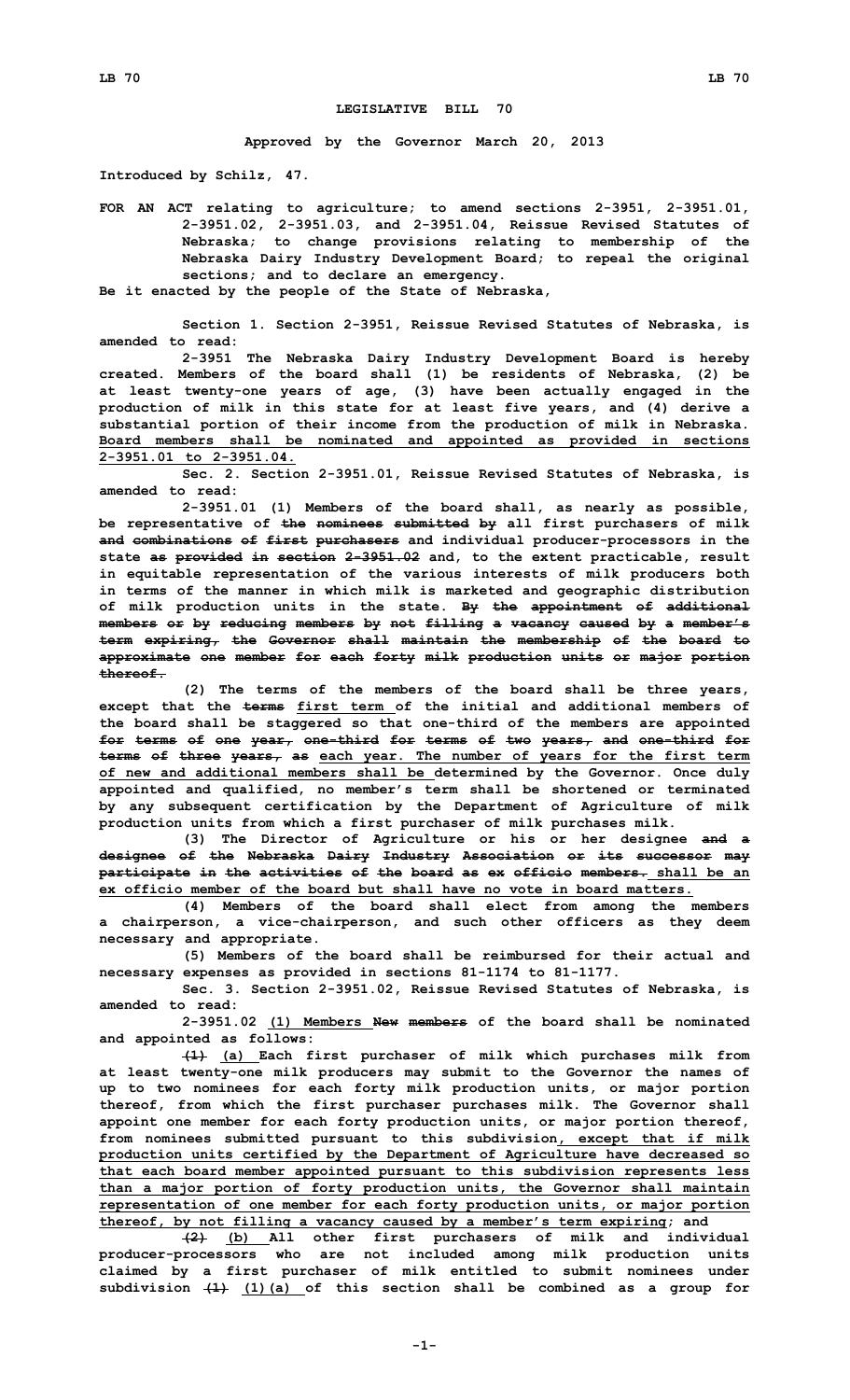**the purpose of submitting nominees, and each first purchaser and individual producer-processor of the group may nominate up to two nominees. The Governor shall appoint two nominees members from nominees submitted pursuant to this subdivision.**

**(2) Whenever the number of members of the board as determined by subsection (1) of this section results in less than seven members, the Governor shall appoint <sup>a</sup> member or members from the state at large to maintain membership of the board at seven members. Whenever such appointment is required, the board shall call for and submit <sup>a</sup> list of two or more nominees for each additional member needed to the Governor, and the Governor shall appoint <sup>a</sup> member or members from the nominees submitted pursuant to this subsection.**

**(3) Nominations in the case of term expiration or new or at-large membership and for all other vacancies shall be provided according to the process prescribed in section 2-3951.04. The Governor may choose the members of the board from the nominees submitted or may reject all nominees. If the Governor rejects all nominees, names of nominees shall again be provided to the Governor until the appointment is filled.**

**Sec. 4. Section 2-3951.03, Reissue Revised Statutes of Nebraska, is amended to read:**

**2-3951.03 (1) <sup>A</sup> vacancy on the board exists in the event of the death, incapacity, removal, or resignation of any member; when <sup>a</sup> member ceases to be <sup>a</sup> resident of Nebraska; when <sup>a</sup> member ceases to be <sup>a</sup> producer in Nebraska; or when the member's term expires. Members whose terms have expired shall continue to serve until their successors are appointed and qualified, except that if such <sup>a</sup> vacancy will not be filled, as determined by the Governor under section 2-3951.01, 2-3951.02, the member shall not serve after the expiration of his or her term.**

**(2) For purposes of filling vacancies on the board, the Governor shall appoint one member from up to two nominees submitted by the first purchasers of milk or group represented by the vacating member. vacating member's nominator under section 2-3951.02. In the event of <sup>a</sup> vacancy, the board shall certify to the first purchasers of milk or group represented by the vacating member vacating member's nominator that such <sup>a</sup> vacancy exists and shall request nominations to fill the vacancy for the remainder of the unexpired term or for <sup>a</sup> new term, as the case may be.**

**Sec. 5. Section 2-3951.04, Reissue Revised Statutes of Nebraska, is amended to read:**

**2-3951.04 (1) When nominations for board members are required, written notification shall be given to each producer represented or to be represented by such member, including an at-large member. The first purchaser or purchasers of milk shall notify each producer from whom the first purchaser buys milk that each producer may submit written nominations. If the group represented is <sup>a</sup> combination of first purchasers of milk and individual producer-processors or if the member is an at-large member, the individual producer-processors shall receive notification from the Department of Agriculture.**

**(2) Nominations shall be in writing and shall contain an acknowledgment and consent by the producer being nominated. The nomination shall be returned by the producer to the first purchaser of milk or to the department from whom the producer received notification within fifteen days after the receipt of the notification. For nominations to replace <sup>a</sup> member whose term is to expire or for <sup>a</sup> new member, the producers shall receive notification between August 1 and August 15 preceding the expiration of the term of the member or the beginning of the term of <sup>a</sup> new member. For all other vacancies, the producers shall receive notification within thirty days after the member vacates his or her position on the board or within thirty days after the board calls for an at-large member or members as provided in section 2-3951.02.**

**(3) The first purchasers of milk, and the department, or the board shall submit nominations to the Governor by September 30, in the case of term expiration or new or at-large member, or forty-five days after the member vacates his or her position for all other vacancies. The Governor shall make the appointments within thirty days after receipt of the nominations.**

**(4) All nominees shall meet the qualifications provided in section 2-3951.**

**(5) The Governor may choose the members of the board from the nominees submitted or may reject all nominees. If the Governor rejects all nominees, names of nominees shall again be provided to the Governor as provided in this section until the vacancies are filled.**

**Sec. 6. Original sections 2-3951, 2-3951.01, 2-3951.02, 2-3951.03, and 2-3951.04, Reissue Revised Statutes of Nebraska, are repealed.**